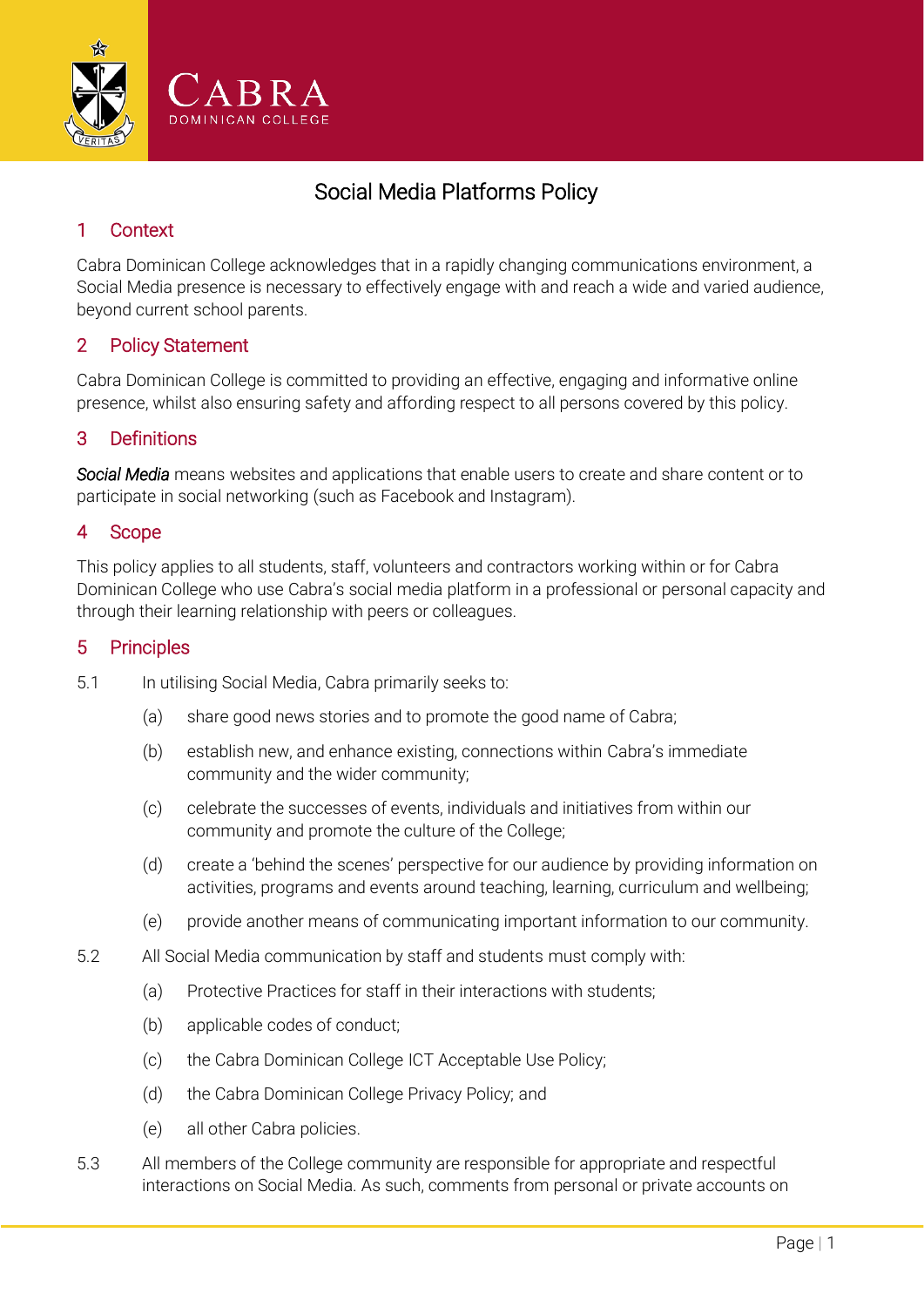

Cabra posts, or direct messages to Cabra accounts, should observe ordinary principles of respectful interactions, and otherwise comply with Clause [5.2 above.](#page-0-0)

- 5.4 Staff responsible for posting on Social Media should:
	- (a) be aware of students whose parents have not consented for their publication;
	- (b) observe good online etiquette and a consistent 'voice' in their communications;
	- (c) ensure that all content published is accurate and not misleading;
	- (d) ensure all information posted or comments made on government policy is appropriate to the individual's area of expertise and authority, remains politically neutral and does not breach any confidentiality guidelines and that a person is not the first to make a significant announcement (unless specifically given permission to do so);
	- (e) respect copyright laws and attributing work to the original source wherever possible;
	- (f) not post anything to adversely affect the good name of Cabra Dominican College, the Catholic Church, Dominican Education Australia, or people who are associated with these entities;
	- (g) ensure images are uniquely Cabra's through identifying uniform, buildings, and the like;
	- (h) generally seek to not identify students by name and seek prior permission, with a record of written consent, in the event that an individual's name should be used in content; and
	- (i) ensure all material published is respectful of all individuals and not publish any material that is offensive, obscene, defamatory, threatening, harassing, bullying, discriminatory, hateful, racist, sexist, breaches a court suppression order, or is otherwise unlawful.

#### 6 Related Documents and References

- Cabra Dominican College ICT Acceptable Use Policy
- Cabra Dominican College Privacy Policy
- Cabra Dominican College Parent Code of Conduct
- Cabra Dominican College Social Media Guidelines